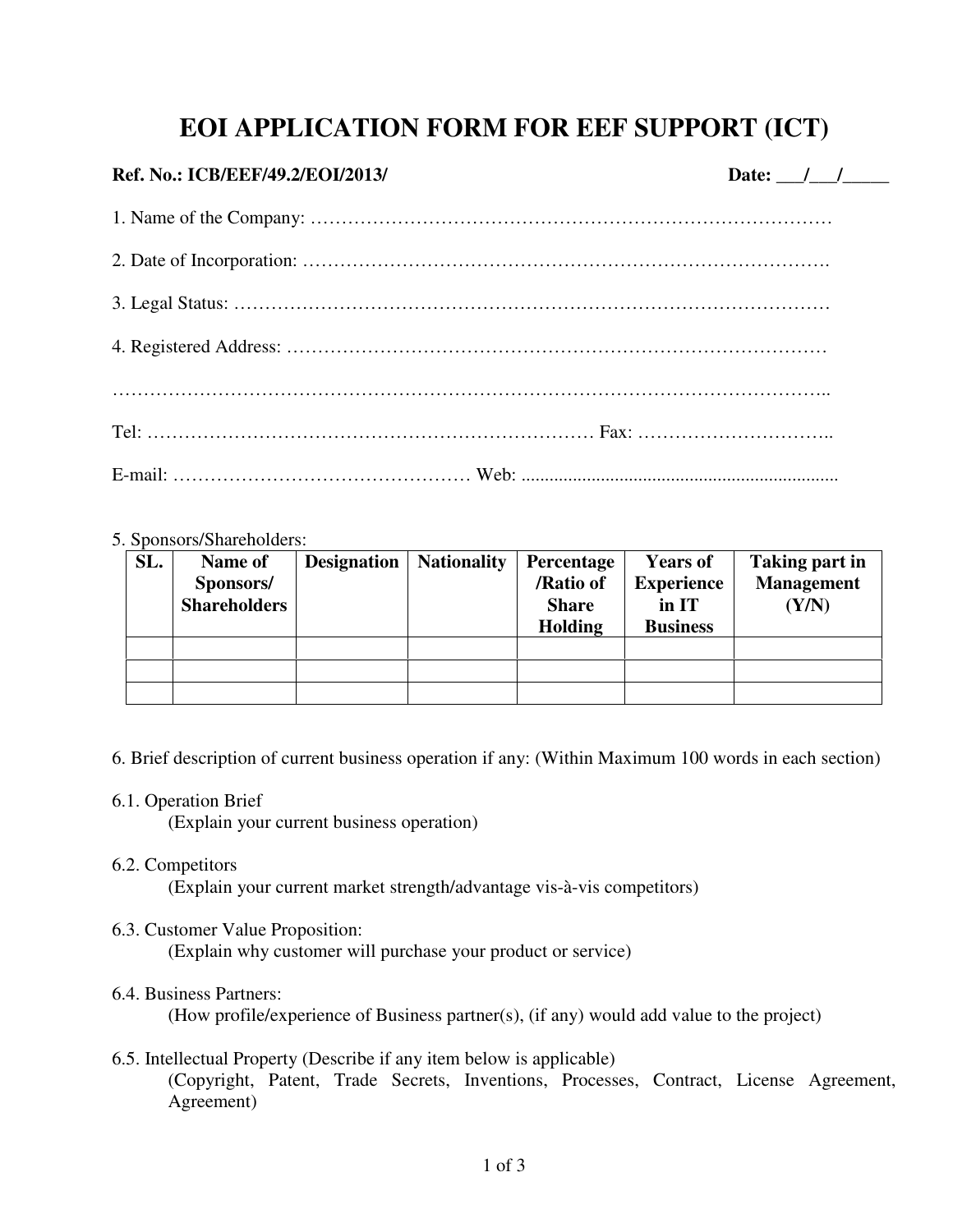6.6. Financials:

- 6.6a. Sales for the last 3 years (Should be broken down by Software Service, Hardware and ITES as applicable)
- 6.6b. Profit for the last 3 years
- 6.6c. Receivables position for the last 3 years
- 6.6d. Total borrowing (Banks/Financial Institutions/Personal) position for the last 3 years (Please mention name of Banks/Financial Institutions)
- 6.6e. Capital position for the last 3 years.
- 7. Market Strategy: (Please tick out appropriate box)
	- 7.1. Current: Local Market Export Market Both
	- 7.2. Proposed: Local Market Skylport Market Both
- 8. Purpose for EEF assistance: (Please tick out appropriate box)

8.1. Develop a new Project Product Service

- 8.2. Upgrade existing Product Service
- 8.3. Others \_\_\_\_\_\_\_\_\_\_\_\_\_\_\_\_\_\_\_\_\_\_\_\_\_
- 9. Describe the potential of proposed Business to be financed by EEF: (Within Maximum 100 words in each section)
	- 9.1. Competitors (Explain your current market strength/advantage vis-à-vis competitors)
	- 9.2. Customer Value Proposition: (Explain why customer will purchase your product or service)
	- 9.3. Business Partners: (How profile/experience of Business partner(s), (if any) would add value to the project)
	- 9.4. Intellectual Property (Describe if any item below is applicable) (Copyright, Patent, Trade Secrets, Inventions, Processes, Contract, License Agreement, Agreement)